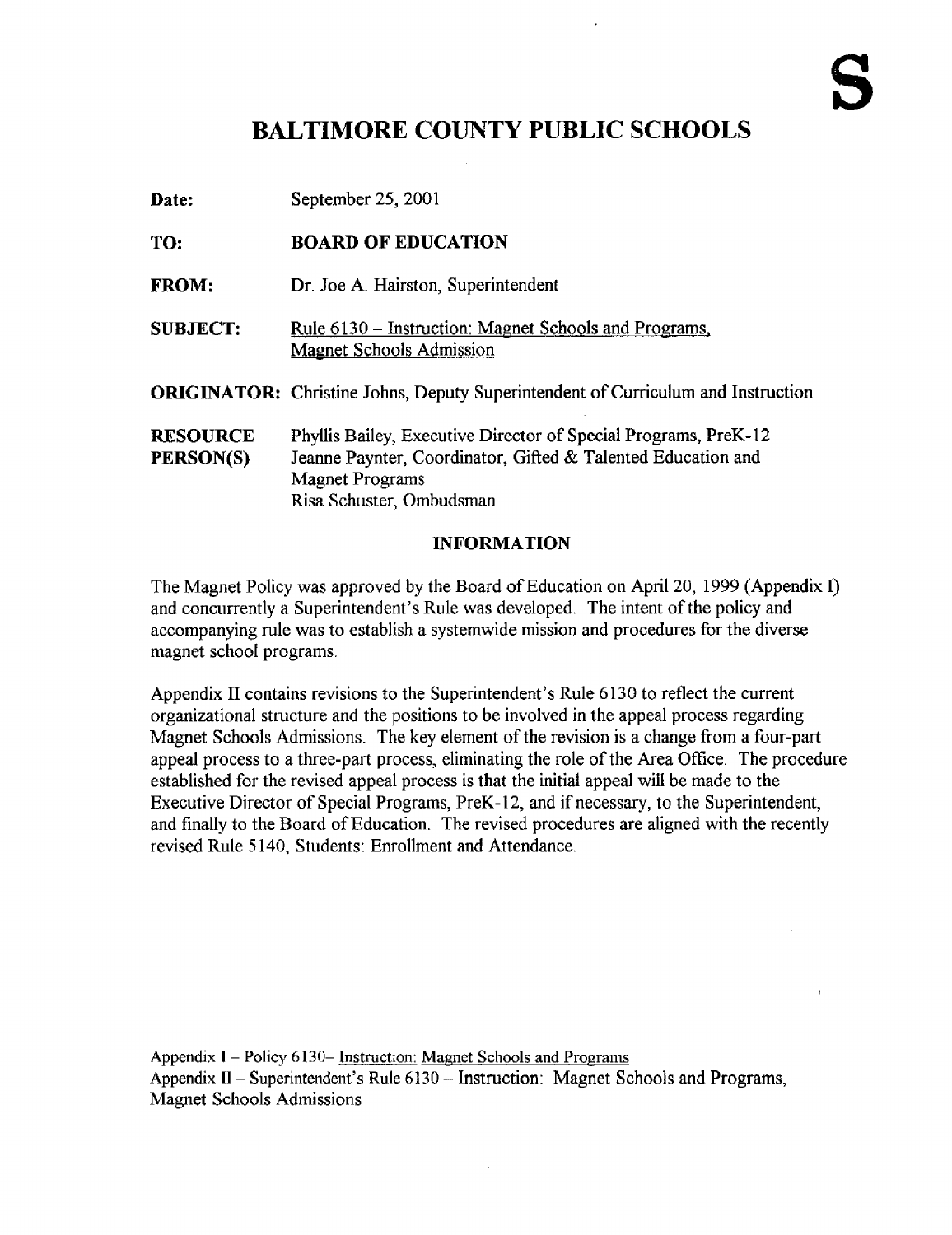Appendix <sup>I</sup>

6130

### INSTRUCTION

## Magnet Schools and Programs

The Board of Education of Baltimore County is committed to providing quality educational opportunities for all students, regardless of background, by providing each student an educational environment that enhances that student's educational success. The Board of Education is also) committed to encouraging all parents to play active roles in their children's education and to increasing the educational choices available to parents and students in the public schools.

The Board supports magnet schools and programs as one tool for achieving these goals. First, the Hoard of Education believes that magnet schools and programs should promote educational excellence and offer to students with different interests, talents, and aptitudes, distinct choices that may enhance their educational success. The Board of Education also believes that magnet schools and programs should be used to develop innovative instructional practices and promote systemic reform. Lastly, magnet schools and programs are <sup>a</sup> toot for the promotion of diversity within schools. As defined by the Board of Education, diversity includes racial, ethnic, economic, gender, and special needs populations

Legal References: **Annotated Code of Maryland, Education Article**, §4-109

Policy<br>
Adopted: 4/20/99<br>
Adopted: 4/20/99 of Baltimore County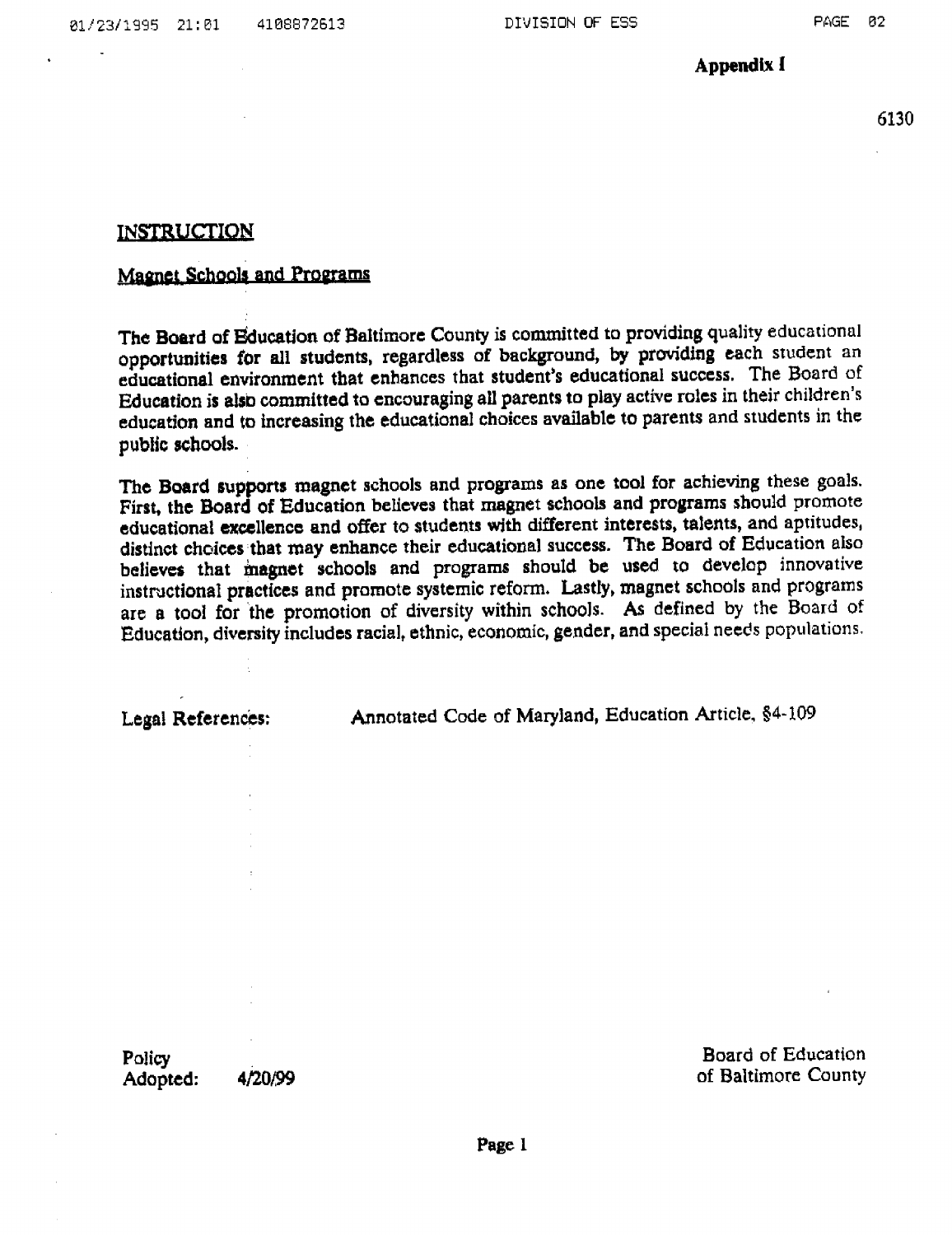Appendix II<br>6130

### INSTRUCTION: Magnet Schools and Programs

### Magnet Schools-Admission

### Definition of Magnet Schools and Magnet Programs  $\mathbf{I}$ .

As used in this rule, magnet schools and programs are defined as those schools and prograrns with a specialized curriculum or those with an emphasis on instruction that is different from that generally offered in other schools throughout the school system. Magnet schools and programs can be total-school or school-within-a-school programs.

#### Access to Magnet Schools and Programs  $2.$

- a. To promote equal educational opportunities for all students, it is the goal of the school system to provide all interested students with a fair opportunity for access to magnet schools and programs. To carry out this goal, the Superintendent directs central office staff to assist each magnet school and program in developing equitable recruitment strategies and to recruit <sup>a</sup> pool of applicants which reflects the diversity of the school system as a whole.
- b. At the elementary level, the school system shall not employ any academic or other admissions criteria for determining whether <sup>a</sup> student is eligible for <sup>a</sup> magnet school or program. For magnet secondary schools and programs that have academic or other admissions criteria, each year the Superintendent or superintendent's designee shall review and approve those criteria to determine that they are educational related to the specialized curriculum or instructional strategy.
- c. Where school-within-a-school magnet programs exist, the principal shall promote interaction, for as much of the school day as possible, between those students participating in the magnet program and those students who do not. Students residing in the attendance area of <sup>a</sup> school housing <sup>a</sup> magnet program also may apply for admission to the program under the procedures set forth in subsection 4 of this rule.

### 3. Transportation

- a. The school system shall provide transportation to students who reside in the attendance area of a magnet school or program in accordance with the standards established by the Department of Transportation, as set forth in Board of Education Policy 3410.
- b. Transportation to secondary school magnet schools and programs will be provided from community pick-up points located in each of the five geographic areas.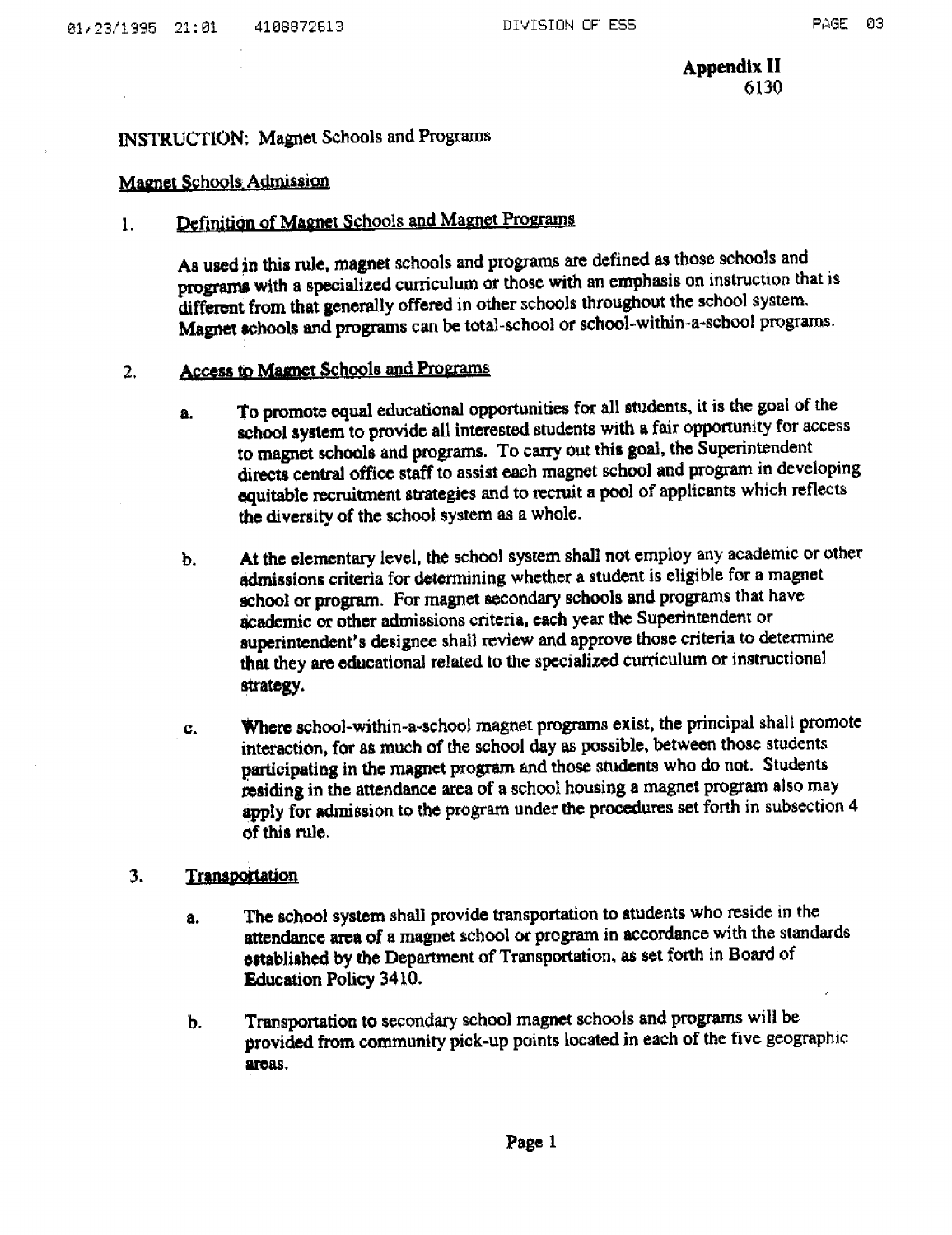### 4. Admissions

- a. The Superintendent or the superintendent's designee, together with <sup>a</sup> representative of each magnet school and program, annually shall designate the number of available seats by grade for each magnet school or program for the following school year.
- b. Each year, the Superintendent or superintendent's designee shall assess the extent to which each magnet school program's enrollment reflects the diversity of the school system as a whole. Based on this analysis, the Superintendent or designee may set recruitment goals for groups that arc underrepresented in magnet schools or programs. "Recruitment" may include efforts such as targeted mailings, but shall not create any priority or preference for admission .
- <sup>c</sup> . The Superintendent or superintendent's designee shall make magnet applications qnd brochures available at all schools and at the central office. Magnet applications and brochures will be distributed to the parents of students currently attending kindergarten and the fifth and eighth grades in the Baltimore County Public Schools.
- d, Students who wish to apply to <sup>a</sup> magnet school or program outside of their attendance area must apply for a special permission transfer in accordance with the procedures set forth in Board Policy and Superintendent's Rule 5140. Students must complete the "Application for Special Transfer" form and attach it to the completed magnet school or program application. The magnet school principal will approve the special permission transfer in accordance with the procedures set forth in Board Policy and Superintendent's Rule 5140. Special permission transfer students are required to qualify for magnet schools or programs according to the approved program criteria and will be selected according to the procedures set forth in 4e and 4f of Board Policy and Superintendent's Rule 6130. Parents/GUARDIANS are responsible for providing transportation to and from the special permission magnet school or program.

When the special permission student completes the terminal grade of <sup>a</sup> magnet school or program, the student will attend the subsequent middle or high school serving his/her area of residence, unless the student is accepted in a magnet school or program outside of the student's attendance area.

- c. Elementary Schools and Programs
	- (1) All students otherwise eligible to attend the elementary grades of the Baltimore County Public Schools shall be eligible to apply for elementary magnet schools and programs within their targeted attendance areas.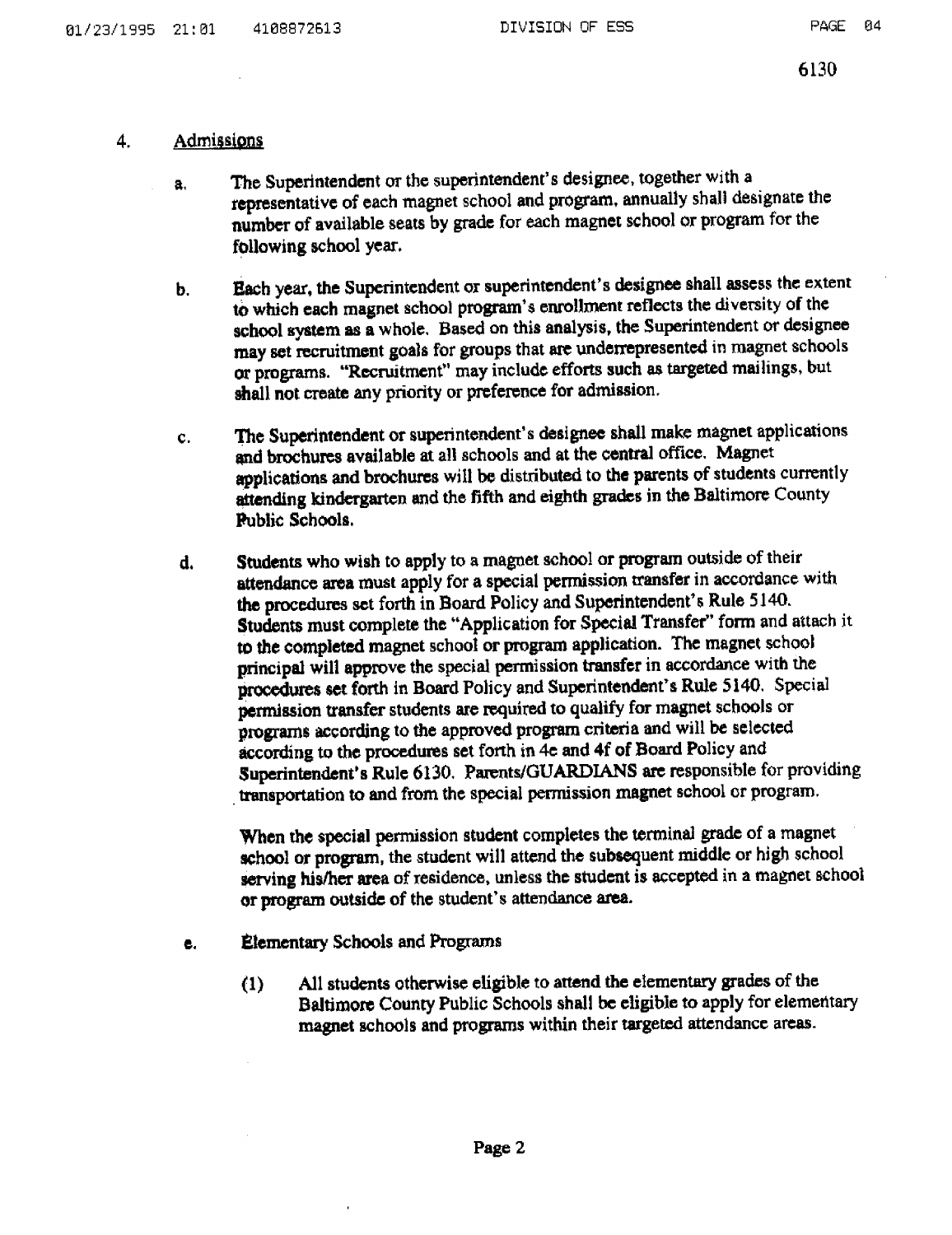- (2) Siblings: Kindergarten applicants applying to elementary magnet schools and programs who have a sibling who is attending the magnet school and who will continue to attend that school the next year will be placed in the magnet school and program. The applicant must apply within the regular application period in order to receive sibling priority for placement. For purposes of this rule, a sibling shall be defined as a brother, sister, halfbrother, half-sister, stepbrother, stepsister, or foster child living in the same household.
- (9) All elementary school applications must be forwarded to the central office, where the Superintendent or superintendent's designee will conduct a centralized random lottery to determine student enrollment.
- (4) If there are fewer qualified applications than seats available for any elementary magnet school program, the school system shall admit all eligible students to fill the available seats . If there are more applications than seats available for an elementary magnet school and program, the school system will apply the kindergarten sibling priority process. This is followed by the random lottery selection process .
- (5) After the lottery selection process, the school system will inform magnet schools and programs of the students selected so these students may be notified by the schools . Students offered a seat will inform a magnet school or program by the designated deadline whether the seat will be accepted.
- f. Secondary Schools/Programs
	- (1) All students interested in applying for a secondary magnet school and program must complete a written application and submit it to the appropriate magnet school between designated dates from October to mid [January] DECEMBER. A student may apply to programs in up to three magnet schools within the student's magnet attendance area or by special permission transfer.
	- (2) All applications for secondary magnet schools and programs will be reviewed at the school for which admission is sought to determine the eligibility of each applicant under any criteria approved in 2b, Each secondary school will notify applicants who are not eligible for that magnet school and program.
	- (3) If there are fewer applicants than seats available for any secondary magnet school and program, the school shall admit all qualified students to fill the available seats. If there are more applicants than seats available for a secondary magnet school and program, the local school, using criteria appropriate to the specific magnet program, will screen applicants to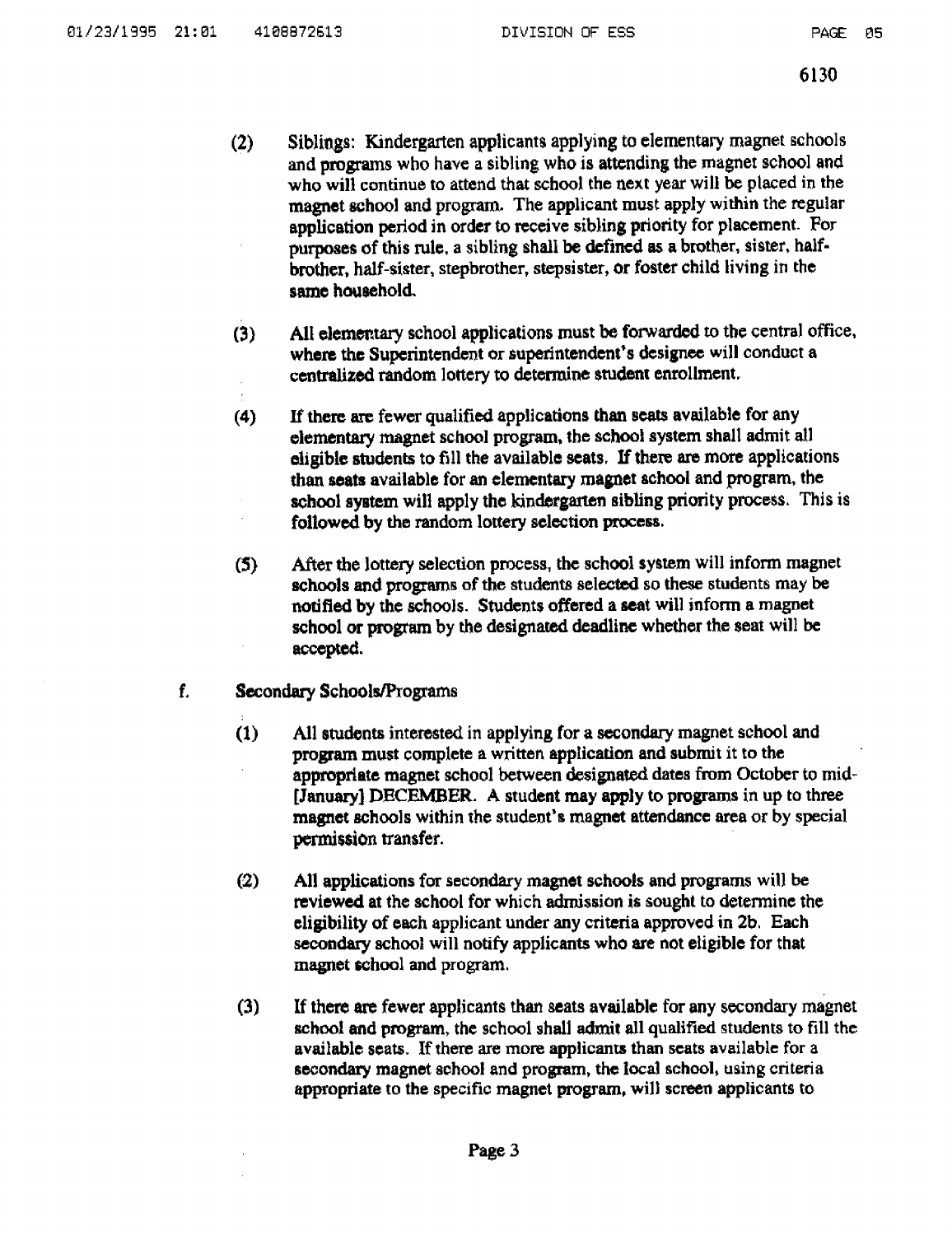6130

determine the number of qualified candidates. Where recruitment goats for under represented groups have been established, the pool will be evaluated to determine the extent to which the goals have been reached. The list of qualified applicants will be forwarded to the central office where a random lottery will be conducted to select students to fill the available seats.

- (4) At the middle school level where the number of qualified applicants exceeds the number of available seats, up to 10% of the seats may first be filled with candidates who show exceptional commitment and promise in the specialized program as evidenced by their performance on the approved entrance criteria. The remaining seats will be filled using the centralized random lottery selection process from the remaining pool of qualified applicants .
- (S) At the high school level where the number of qualified applicants exceeds the number of available seats, up to 20% of the seats may first be filled with candidates who show exceptional commitment and promise in the specialized program as evidenced by their performance on the approved entrance criteria. The remaining seats will be filled using the centralized random lottery selection process from the remaining pool of qualified applicants .
- (d) After the lottery selection process, the school system will infomn magnet schools and programs of the students selected so these students may be notified by the schools . Students offered seats shall inform the magnet school and program by the designated deadline if the seat will be accepted.

### 5. Waiting Lists

- a. A waiting list will be generated randomly for each oversubscribed magnet school and program. The waiting list will be maintained until the second semester of that school year.
- b. After an annually designated date in March, qualified students who are new to the system and who have not previously applied may apply or be added to a waiting lists or lists .
- c. Elementary and secondary students on waiting lists who are offered assignments to a magnet school or program must accept the assignment within the specified time or apply for the next annual selection process.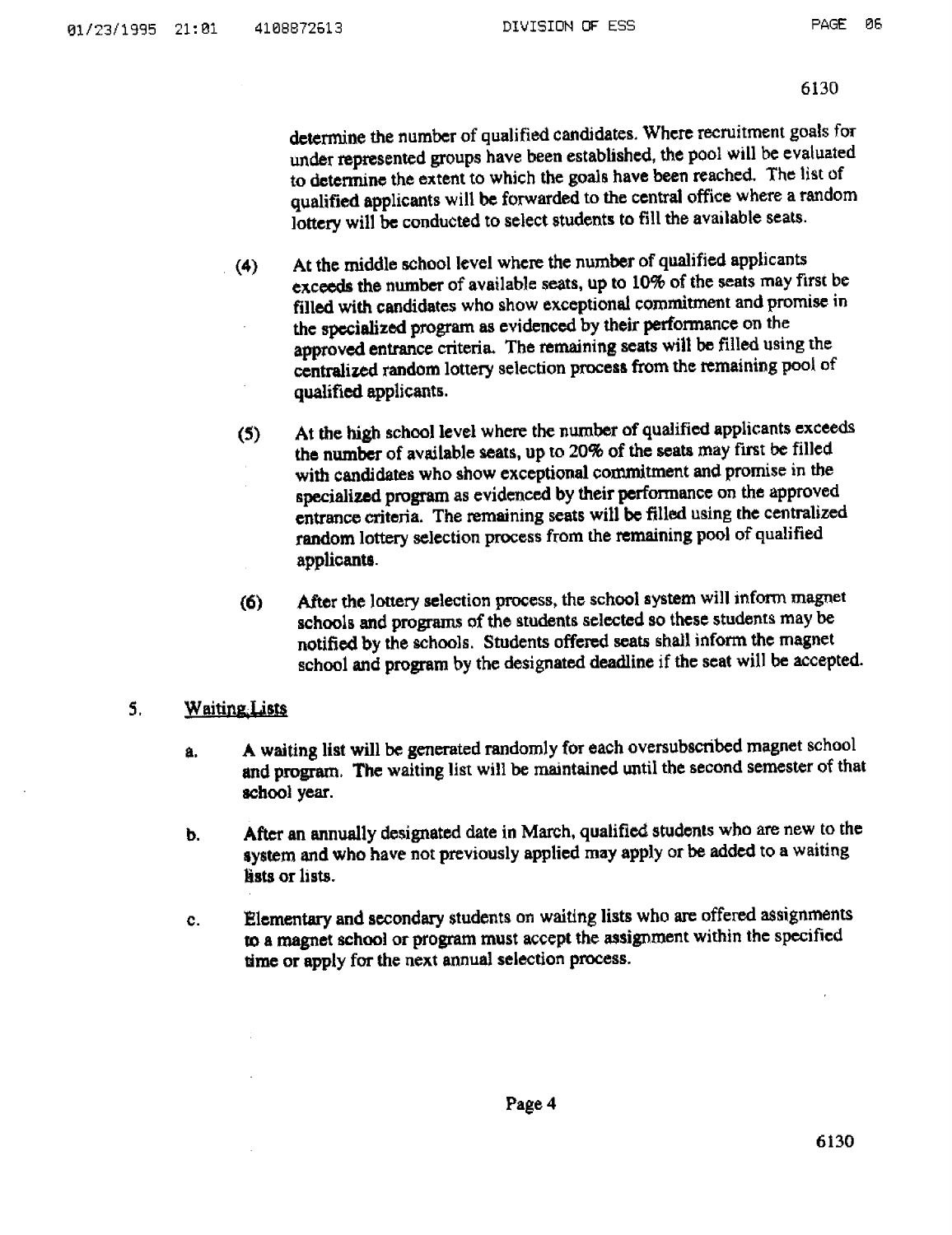### 6. Withdrawals

- a. Students admitted to the magnet schools and programs ACCORDING TO THE PROCEDURES IN SECTION 4A - F OF THIS RULE may remain in these schools and programs as long as their parents are residents of [the school system] BALTIMORE COUNTY, and the student has not been withdrawn to attend another school, public or private. If a family moves out of the attendance area of the magnet school or program, transportation will not be provided.
- b. Any request for temporary leave from <sup>a</sup> magnet school or program must be approved, in advance of such leave of absence, by the principal of the school. A leave of absence from the magnet school and program shall be considered in the following situations :
	- (1) If a family is moving out of Baltimore County temporarily, a leave of absence may be granted for a maximum of one (1) year.
	- (2) A student also may be granted <sup>a</sup> leave of absence from the magnet school and program for the period of time necessary to complete any of the following: a stay as a patient in a hospital for an extended period of time; acceptance into a board approved alternative education program or another exceptional education program; or enrollment in a licensed full-time substance abuse treatment program.
- c. Students who violate the provisions of Board of Education Policy 5550, Disruptive Behavior, or Board of Education Policy 5540, Adcohotic Beverages and Drugs, shall be suspended and expelled in accordance with applicable Board of Education policies and Superintendent's rules. When students who have been expelled are ready to return to their program of study, they may return to the magnet school and program from which they were expelled.
- d. Students in danger of failing in their prime areas of study at mid-year will be informed of their status. Counseling regarding the propriety of <sup>a</sup> student's continuation in magnet schools and programs will take place at the end of the school year.

Any decision by the administration to withdraw a student from a magnet school or program because of academic failure must be approved by the (area superintendent] EXECUTIVE DIRECTOR OF PREK-12 SPECIAL PROORAMS OR DESIGNEE. The administration of the magnet school or program shall explain the basis of the withdrawal to the student's parents/guardians.

A student who transfers out of <sup>a</sup> magnet program housed in a comprehensive school will be transferred to the student's home school.

e. Parents/GUARDIANS may remove students from magnet schools and programs and return them to their home schools . Principals of the students' home schools shall not deny admission to such students.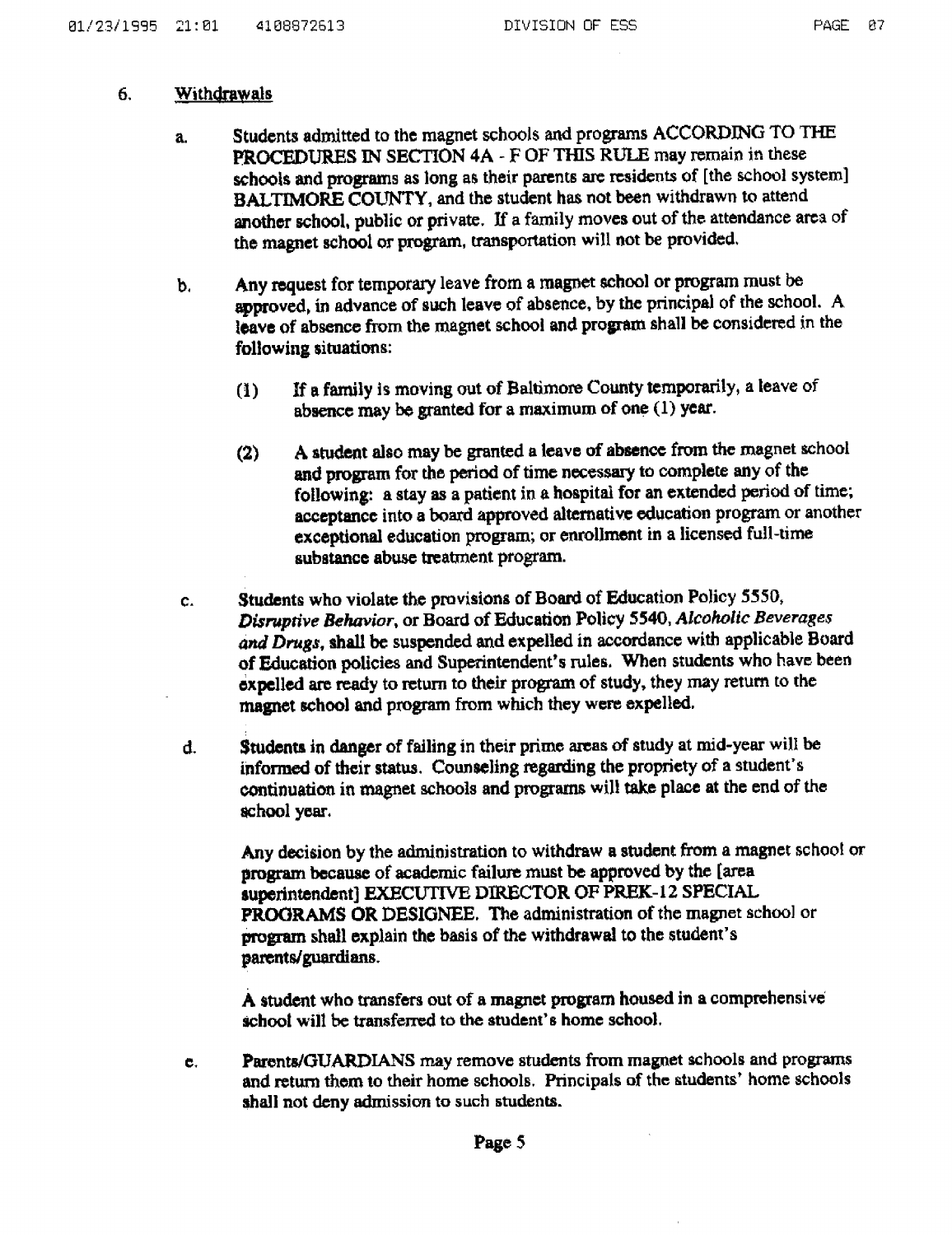## 7. Appeals

- a. Denials of admission to magnet schools MAY BE APPEALED BY THE PARENT/GUARDIAN AND MUST [first] be [appealed) MADE in writing to the EXECUTIVE DIRECTOR OF PREK-12 SPECIAL PROGRAMS within ten (10) calendar days from the date of the school's denial letter OR THE POSTMARKED DATE, WHICHEVER IS LATER. THE EXECUTIVE DIRECTOR OF PREK-12 SPECIAL PROGRAMS OR DESIGNEE WILL RESEARCH AND EVALUATE THE APPEAL AND ISSUE A WRITTEN DECISION.
- b. [If the denial is upheld, the next level of appeal must be submitted, in writing, to the appropriate area superintendent within ten (10) calendar days from the date of the denial letter from the Office of Gifted and Talented Education and Magnet Programs. The area superintendent or designee will issue a written opinion.)

IF THE APPEAL IS DENIED BY THE EXECUTIVE DIRECTOR OF PREK-12 SPECIAL PROGRAMS OR DESIGNEE, THE WRITTEN DECISION WILL INFORM THE PARENT (S)/GUARDIAN(S) OF THE RIGHT TO APPEAL, IN WRITING, TO THE SUPERINTENDENT WITHIN FIFTEEN (15) CALENDAR DAYS OF THE DATE OF THE DENIAL LETTER OR THE POSTMARKED DATE, WHICHEVER IS LATER.

c. [If the denial is upheld at the area superintendent's level, the parent may appeal in writing to the Superintendent, within fifteen  $(15)$  calendar days of the date of the area superintendent's decision. The Superintendent's decision may then be appealed to the Board of Education within thirty (30) calendar days of the denial letter pursuant to Section 4-205 of the Education Article of the Annotated Code of Maryland and Board of Education Policy 8339.)

DENIALS OF MAGNET ADMISSIONS BY THE EXECUTIVE DIRECTOR OF PREK-12 SPECIAL PROGRAMS OR DESIGNEE MUST BE APPEALED IN WRITING TO THE SUPERINTENDENT WITHIN FIFTEEN (15) CALENDAR DAYS OF THE DATE OF THE EXECUTIVE DIRECTOR OF PREK-12 SPECIAL PROGRAMS' OR DESIGNEE'S DENIAL LETTER OR THE POSTMARKED DATE, WHICHEVER IS LATER. THE SUPERINTENDENT OR DESIGNEE WILL RESEARCH AND EVALUATE THE APPEAL AND ISSUE A WRITTEN DECISION.

D. IF THE APPEAL IS DENIED BY THE SUPERINTENDENT OR DESIGNEE, THE WRITTEN DECISION WILL INFORM THE PARENT(S)/GUARDIAN(S) OF THE RIGHT TO APPEAL IN WRITING TO THE BOARD OF EDUCATION WITHIN (THIRTY) 30 CALENDAR DAYS OF THE DATE OF THE DENIAL. LETTER IN ACCORDANCE WITH SECTION 4-205 OF THE EDUCATION ARTICLE OF THE ANNOTATED CODE OF MARYLAND AND BOARD OF EDUCATION POLICY 8339, INTERNAL BOARD POLICIES: OPERATIONS APPEAL BEFORE HEARING EXAMINER. AN APPEAL WILL BE CONSIDERED TIMELY FILED, IF, WITHIN THE ALLOTTED TUAE PERIOD. IT HAS BEEN DELIVERED TO THE BOARD OF EDUCATION, POSTMARKED, OR DEPOSITED IN THE U.S . MAIL AS REGISTERED OR CERTIFIED MAIL.